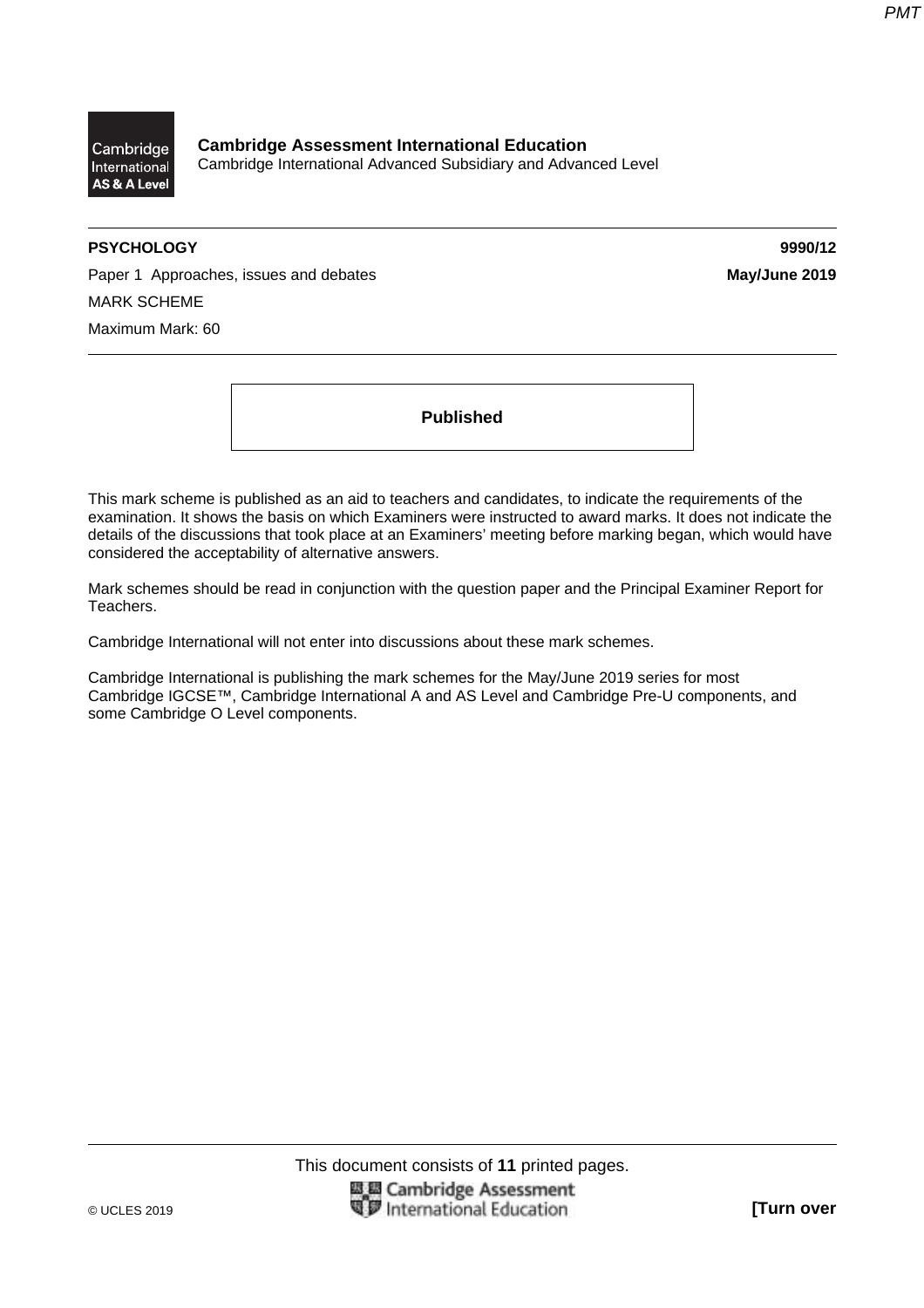# **Generic Marking Principles**

These general marking principles must be applied by all examiners when marking candidate answers. They should be applied alongside the specific content of the mark scheme or generic level descriptors for a question. Each question paper and mark scheme will also comply with these marking principles.

GENERIC MARKING PRINCIPLE 1:

Marks must be awarded in line with:

- the specific content of the mark scheme or the generic level descriptors for the question
- the specific skills defined in the mark scheme or in the generic level descriptors for the question
- the standard of response required by a candidate as exemplified by the standardisation scripts.

GENERIC MARKING PRINCIPLE 2:

Marks awarded are always **whole marks** (not half marks, or other fractions).

GENERIC MARKING PRINCIPLE 3:

Marks must be awarded **positively**:

- marks are awarded for correct/valid answers, as defined in the mark scheme. However, credit is given for valid answers which go beyond the scope of the syllabus and mark scheme, referring to your Team Leader as appropriate
- marks are awarded when candidates clearly demonstrate what they know and can do
- marks are not deducted for errors
- marks are not deducted for omissions
- answers should only be judged on the quality of spelling, punctuation and grammar when these features are specifically assessed by the question as indicated by the mark scheme. The meaning, however, should be unambiguous.

GENERIC MARKING PRINCIPLE 4:

Rules must be applied consistently e.g. in situations where candidates have not followed instructions or in the application of generic level descriptors.

GENERIC MARKING PRINCIPLE 5:

Marks should be awarded using the full range of marks defined in the mark scheme for the question (however; the use of the full mark range may be limited according to the quality of the candidate responses seen).

GENERIC MARKING PRINCIPLE 6:

Marks awarded are based solely on the requirements as defined in the mark scheme. Marks should not be awarded with grade thresholds or grade descriptors in mind.

*PMT*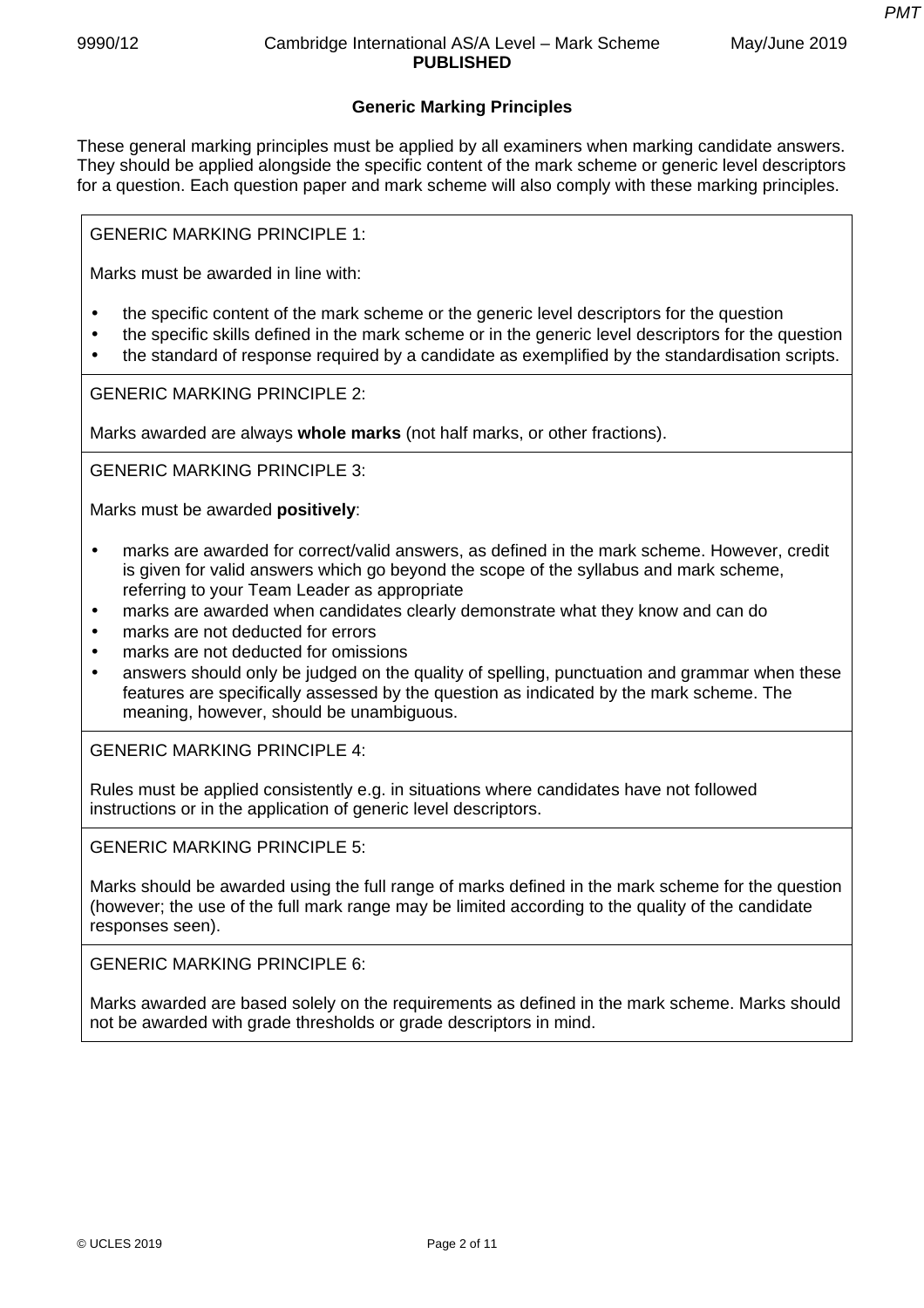May/June 2019

# 9990/12 Cambridge International AS/A Level – Mark Scheme **PUBLISHED**

| Question  | <b>Answer</b>                                                                                                                                                                                                                                                                                                                                                                                                                                                                                                             |                |  |  |  |  |
|-----------|---------------------------------------------------------------------------------------------------------------------------------------------------------------------------------------------------------------------------------------------------------------------------------------------------------------------------------------------------------------------------------------------------------------------------------------------------------------------------------------------------------------------------|----------------|--|--|--|--|
| 1(a)(i)   | In his study, Milgram used a fake shock generator to measure levels of<br>obedience.                                                                                                                                                                                                                                                                                                                                                                                                                                      | 1              |  |  |  |  |
|           | What was the voltage increment from one switch to the next on the<br>generator?                                                                                                                                                                                                                                                                                                                                                                                                                                           |                |  |  |  |  |
|           | 1 mark for correct answer<br>If more than one answer given, credit the first one                                                                                                                                                                                                                                                                                                                                                                                                                                          |                |  |  |  |  |
|           | 15 (volts)                                                                                                                                                                                                                                                                                                                                                                                                                                                                                                                |                |  |  |  |  |
| 1(a)(ii)  | What label was underneath the switches from 375–420 volts on the<br>generator?                                                                                                                                                                                                                                                                                                                                                                                                                                            | 1              |  |  |  |  |
|           | 1 mark for correct answer<br>If more than one answer given, credit the first one                                                                                                                                                                                                                                                                                                                                                                                                                                          |                |  |  |  |  |
|           | Danger/Severe (Shock)                                                                                                                                                                                                                                                                                                                                                                                                                                                                                                     |                |  |  |  |  |
| 1(a)(iii) | How many participants pressed the maximum voltage switch, labelled<br>450 volts?                                                                                                                                                                                                                                                                                                                                                                                                                                          | 1              |  |  |  |  |
|           | 1 mark for correct answer<br>If more than one answer given, credit the first one                                                                                                                                                                                                                                                                                                                                                                                                                                          |                |  |  |  |  |
|           | 26                                                                                                                                                                                                                                                                                                                                                                                                                                                                                                                        |                |  |  |  |  |
| 1(b)      | Outline one conclusion from this study.                                                                                                                                                                                                                                                                                                                                                                                                                                                                                   | $\overline{2}$ |  |  |  |  |
|           | 1 mark brief conclusion<br>2 marks detailed conclusion                                                                                                                                                                                                                                                                                                                                                                                                                                                                    |                |  |  |  |  |
|           | e.g.<br>People will be obedient to an authority figure (1 mark);<br>Individuals appear to be much more obedient to an authority figure than we<br>might expect (2 marks);<br>When people are given orders to act destructively they will be experience<br>high levels of stress/anxiety (2 marks);<br>People will follow/listen to an authority figure even if it means harming<br>another person (2 marks);<br>People are willing to harm someone if responsibility is taken away/passed<br>on to someone else (2 marks) |                |  |  |  |  |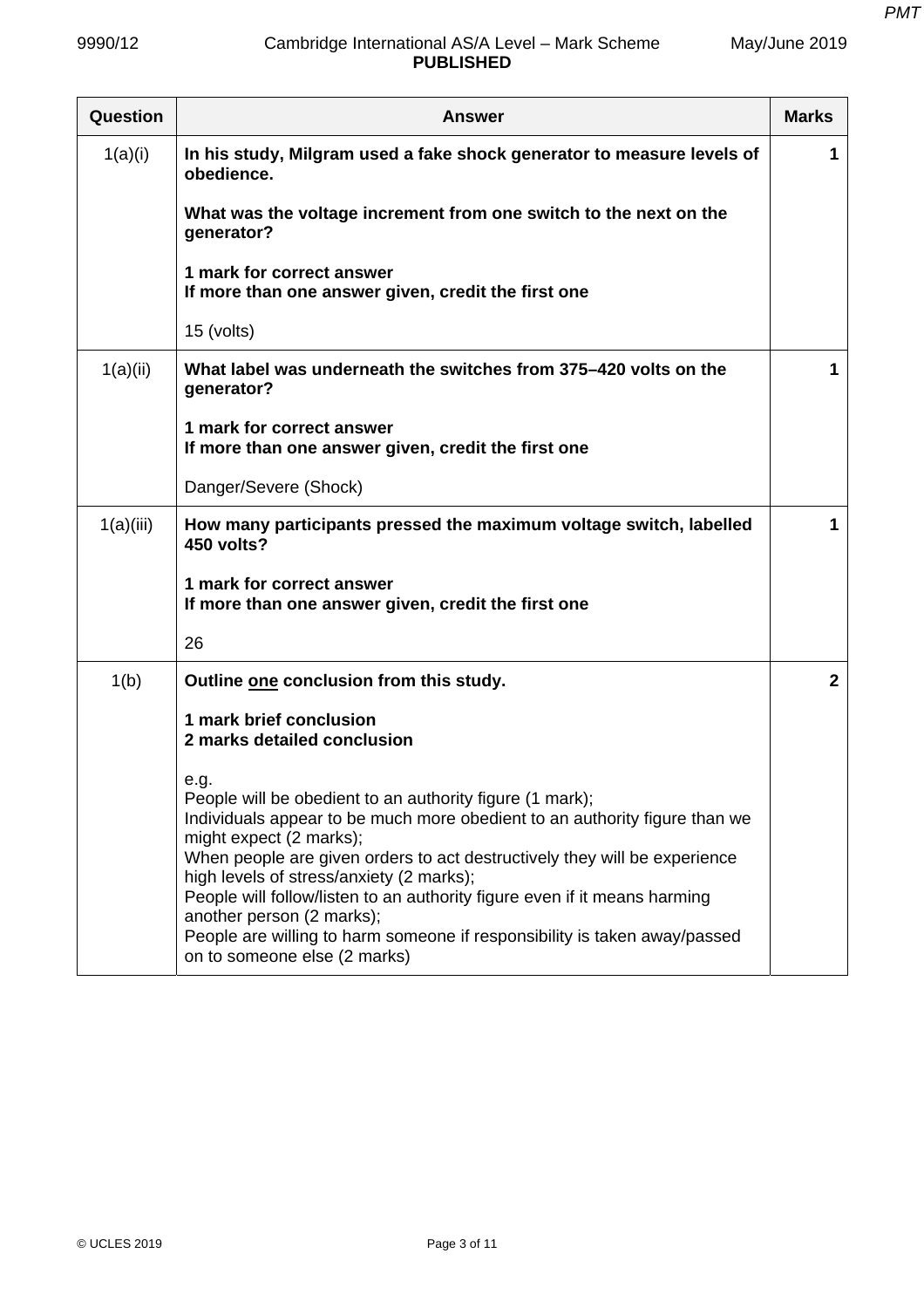May/June 2019

## 9990/12 Cambridge International AS/A Level – Mark Scheme **PUBLISHED**

| Question | <b>Answer</b>                                                                                                                                                                                                                                                                                                                | <b>Marks</b> |
|----------|------------------------------------------------------------------------------------------------------------------------------------------------------------------------------------------------------------------------------------------------------------------------------------------------------------------------------|--------------|
| 2(a)     | From the study by Schachter and Singer (two factors in emotion):                                                                                                                                                                                                                                                             | $\mathbf{2}$ |
|          | Outline what the participants in the 'Epinephrine Ignorant (EPI IGN)'<br>were told during their injection.                                                                                                                                                                                                                   |              |
|          | 1 mark per correct point made                                                                                                                                                                                                                                                                                                |              |
|          | They were told that the injection/drug was mild/harmless;<br>They were told that there were no side effects.                                                                                                                                                                                                                 |              |
| 2(b)     | Describe the results from the Activity Index measure in the Euphoria<br>condition for 'Epinephrine Ignorant (EPI IGN)' group compared to the<br>Epinephrine Misinformed (EPI MIS) group. You must use data in your<br>answer                                                                                                 | 3            |
|          | 1 mark for stating which group scored highest/lowest<br>1 mark for describing what the result meant<br>1 mark for using data (can be just the data for one group)                                                                                                                                                            |              |
|          | e.g.<br>The score on the Activity Index was higher for the Epi Mis/lower for the Epi<br>Ign (1 mark) which meant the Epi Mis joined in more with the stooge or were<br>more euphoric/Epi Ign joined in less or were less euphoric (1 mark). The<br>average score was 22.56 (Epi Mis) and 18.28 (Epi Ign) (1 mark for either) |              |

| Question | <b>Answer</b>                                                                                                                                                                                                                                                                                                                                                                                                                                                                                                                 | Marks |
|----------|-------------------------------------------------------------------------------------------------------------------------------------------------------------------------------------------------------------------------------------------------------------------------------------------------------------------------------------------------------------------------------------------------------------------------------------------------------------------------------------------------------------------------------|-------|
| 3(a)     | From the study by Saavedra and Silverman (button phobia):                                                                                                                                                                                                                                                                                                                                                                                                                                                                     | 2     |
|          | Outline one aim of this study.                                                                                                                                                                                                                                                                                                                                                                                                                                                                                                |       |
|          | 1 mark for brief aim.<br>1 mark for detailed aim.                                                                                                                                                                                                                                                                                                                                                                                                                                                                             |       |
|          | e.g.<br>To report on the treatment of a button phobia (1 mark);<br>To investigate the cause of a boy's button phobia (1 mark);<br>To investigate the cause of a boy's button phobia to see if disgust is<br>involved (2 marks);<br>To treat the button phobia of a boy by targeting fear and disgust (2 marks);<br>To test the effectiveness of exposure (based) treatment of a button phobic<br>$(2 \text{ marks})$ ;<br>To examine the role of evaluative learning/classical conditioning in (button)<br>phobias (2 marks); |       |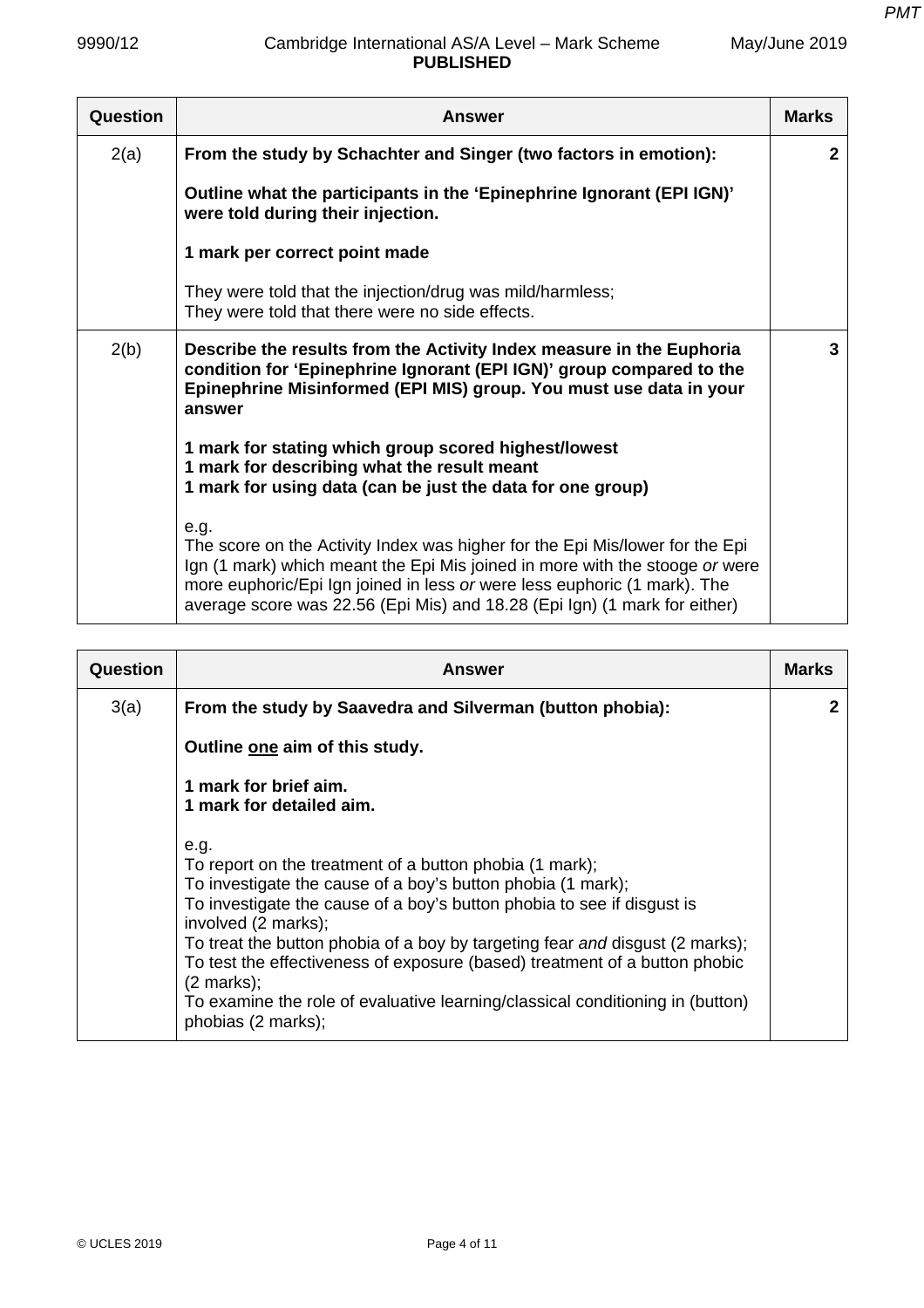*PMT*

| Question | <b>Answer</b>                                                                                                                                                                                                | <b>Marks</b> |
|----------|--------------------------------------------------------------------------------------------------------------------------------------------------------------------------------------------------------------|--------------|
| 3(b)     | Describe one strength of this study.                                                                                                                                                                         |              |
|          | 1 mark for identifying strength<br>1 mark for relating it directly to the study including why it is a strength                                                                                               |              |
|          | e.g.<br>The study had a follow up of 12-months (1 mark). Therefore, the treatment<br>could be tested for effectiveness in the long term (1 mark)                                                             |              |
|          | The study was on only one boy so a lot of data could be collected (1 mark).<br>Therefore, the best treatment method could be designed/chosen to ensure it<br>helped to get rid of his button phobia (1 mark) |              |

| Question | <b>Answer</b>                                                                                                                                                                                                                                                                                                                                                                                                                                                                                                                                                                                                                                                                                                                                              | <b>Marks</b> |
|----------|------------------------------------------------------------------------------------------------------------------------------------------------------------------------------------------------------------------------------------------------------------------------------------------------------------------------------------------------------------------------------------------------------------------------------------------------------------------------------------------------------------------------------------------------------------------------------------------------------------------------------------------------------------------------------------------------------------------------------------------------------------|--------------|
| 4        | Describe the 'Aggression Arousal' procedure in the study by Bandura<br>et al.                                                                                                                                                                                                                                                                                                                                                                                                                                                                                                                                                                                                                                                                              | 5            |
|          | 1 mark per correct point                                                                                                                                                                                                                                                                                                                                                                                                                                                                                                                                                                                                                                                                                                                                   |              |
|          | The child was brought to an anteroom/a room;<br>It contained toys (for the children)/shown toys;<br>These included a fire engine, locomotive, a fighter jet, cable, spinning top,<br>doll, doll carriage, crib, car, wardrobe (two need to be named to gain 1<br>$mark$ );<br>They were told they could play with them;<br>As soon as they did begin to play/get involved (usually 2 mins), the<br>experimenter stopped them;<br>The experimenter explained that she did not let just anyone play with the<br>toys;<br>She then said that she decided they were reserved for some other children;<br>The children were told that they were her very best toys;<br>The experimenter sat away from the child (during this phase)/completed<br>some paperwork |              |

| Question | Answer                                                                                                     | <b>Marks</b> |
|----------|------------------------------------------------------------------------------------------------------------|--------------|
| 5(a)     | From the study by Laney et al. (false memory):                                                             |              |
|          | Identify two characteristics of the sample used in Experiment 1.                                           |              |
|          | 1 mark per correct characteristic                                                                          |              |
|          | Undergraduates/students;<br>(from) University of California;<br>Mostly female;<br>Mean age around 21 years |              |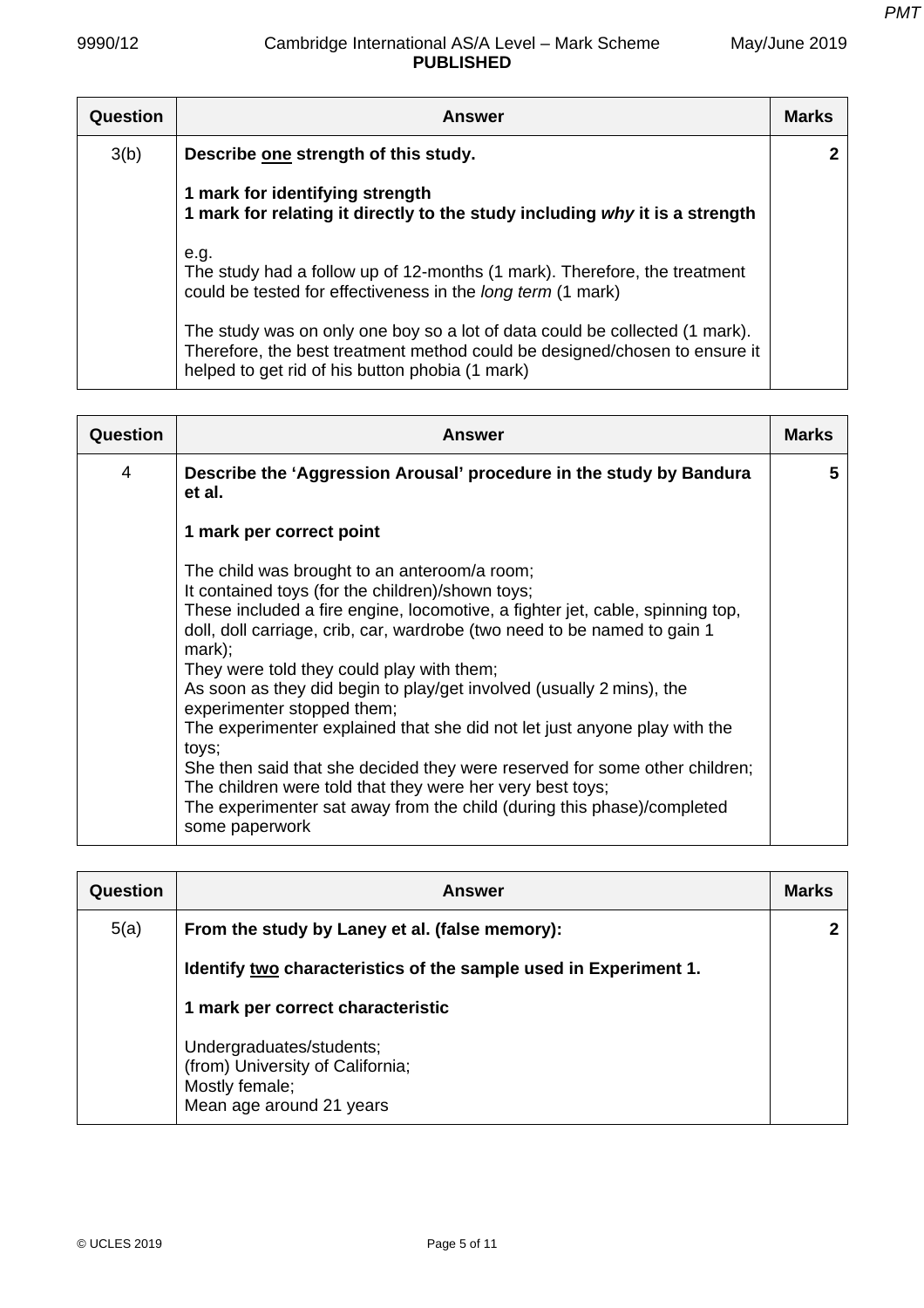| <b>Question</b> | <b>Answer</b>                                                                                                                                                                                                                   | <b>Marks</b> |
|-----------------|---------------------------------------------------------------------------------------------------------------------------------------------------------------------------------------------------------------------------------|--------------|
| 5(b)            | The Restaurant Questionnaire measures the likelihood of eating<br>certain foods.                                                                                                                                                |              |
|                 | Explain one reason why it may not measure this accurately.                                                                                                                                                                      |              |
|                 | 1 mark for a reason/problem<br>1 mark for linking it to the study                                                                                                                                                               |              |
|                 | e.g.<br>What people say they will do on a questionnaire may not 'mirror' their<br>behaviour (1 mark); therefore just because they said they would be more<br>likely eat asparagus we don't know if they actually would (1 mark) |              |
|                 | 0–8 ratings are subjective/restrictive (1 mark)                                                                                                                                                                                 |              |

| Question | <b>Answer</b>                                                                                                                                                                                                                                                                                                                                                                                                                                                                                                                                                                                                                                                    | <b>Marks</b> |
|----------|------------------------------------------------------------------------------------------------------------------------------------------------------------------------------------------------------------------------------------------------------------------------------------------------------------------------------------------------------------------------------------------------------------------------------------------------------------------------------------------------------------------------------------------------------------------------------------------------------------------------------------------------------------------|--------------|
| 6        | A teacher, Rachael, has a new class of children aged six years. She<br>wants the children to help each other more often in the classroom and<br>asks you for advice.                                                                                                                                                                                                                                                                                                                                                                                                                                                                                             | 4            |
|          | Outline the advice you would give to Rachael, using your knowledge of<br>the study by Yamamoto et al. (chimpanzee learning).                                                                                                                                                                                                                                                                                                                                                                                                                                                                                                                                     |              |
|          | 1 mark per correct piece of advice given based on any element of the<br>study (does not have to be explicit).                                                                                                                                                                                                                                                                                                                                                                                                                                                                                                                                                    |              |
|          | e.g.<br>Rachael could set up a game where two children have to work together to<br>solve a task;<br>One child could have tools necessary to solve the whole task;<br>The other child needs to request the correct tool to solve the task/only one<br>tool will help solve it;<br>The children need to work together to use the correct tools to solve the task;<br>Rachael should give a reward to the children when they solve it;<br>She could give a reward to the child who solved it then swap the children<br>over;<br>She can encourage children to ask for help;<br>She could allow the children to get familiar with the classroom/equipment to<br>use; |              |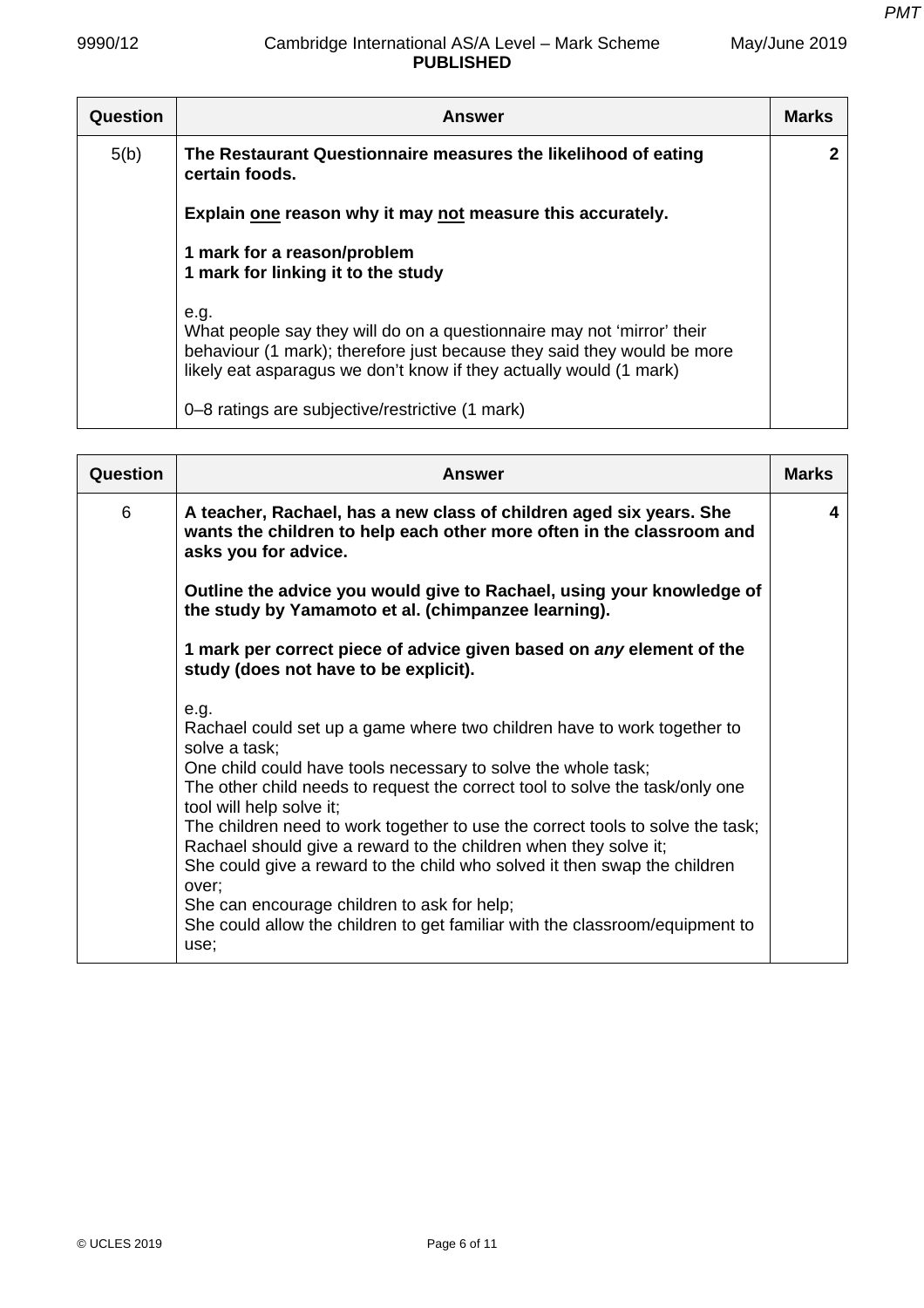| Question       | <b>Answer</b>                                                                                                                                                                                                                                                            |   |  |  |
|----------------|--------------------------------------------------------------------------------------------------------------------------------------------------------------------------------------------------------------------------------------------------------------------------|---|--|--|
| $\overline{7}$ | From the study by Canli et al. (brain scans and emotions):                                                                                                                                                                                                               | 5 |  |  |
|                | Describe one result about the ratings of emotional intensity of the<br>scenes and one result about the percentage of participants who<br>'remembered' the scene across intensity ratings. You must use data<br>for one of these results                                  |   |  |  |
|                | 2 marks per result (must have some meaningful comparison to gain<br>the $2)$<br>1 mark for correct data in one of the answers                                                                                                                                            |   |  |  |
|                | e.g. emotional intensity<br>They were similar across the scenes (1 mark); there were slightly more<br>scenes rated as 0 (not emotionally intense) (1 mark); 29% of scenes were<br>rated as not emotionally intense (1 mark: data)                                        |   |  |  |
|                | There was a negative correlation between emotional intensity and valence<br>(2 marks; 1 if just 'correlation'). The r value was -0.66 (1 mark: data)                                                                                                                     |   |  |  |
|                | There was a positive correlation between emotional intensity and arousal (2)<br>marks; 1 if just 'correlation). The r value was +0.68 (1 mark: data)                                                                                                                     |   |  |  |
|                | There was a positive correlation between emotional intensity and (left)<br>amygdala activation (2 marks; 1 if just 'correlation' OR amygdala activation<br>was higher for scenes rated higher (2 or 3) compared to those rated lower (0<br>or $1)$ (2 marks)             |   |  |  |
|                | e.g. 'remembered' scenes<br>More of the scenes rated as 3 (extremely emotionally intense) were<br>remembered (1 mark); Those rated 0-2 had similar levels of %<br>remembered/less than those rated 3 (1 mark); 42% of scenes rated 3 were<br>'remembered' (1 mark: data) |   |  |  |
|                | The scenes which had higher emotional/intensity ratings were remembered<br>more (1 mark) than those with a low emotional/intensity rating (2 marks<br>total: comparison)                                                                                                 |   |  |  |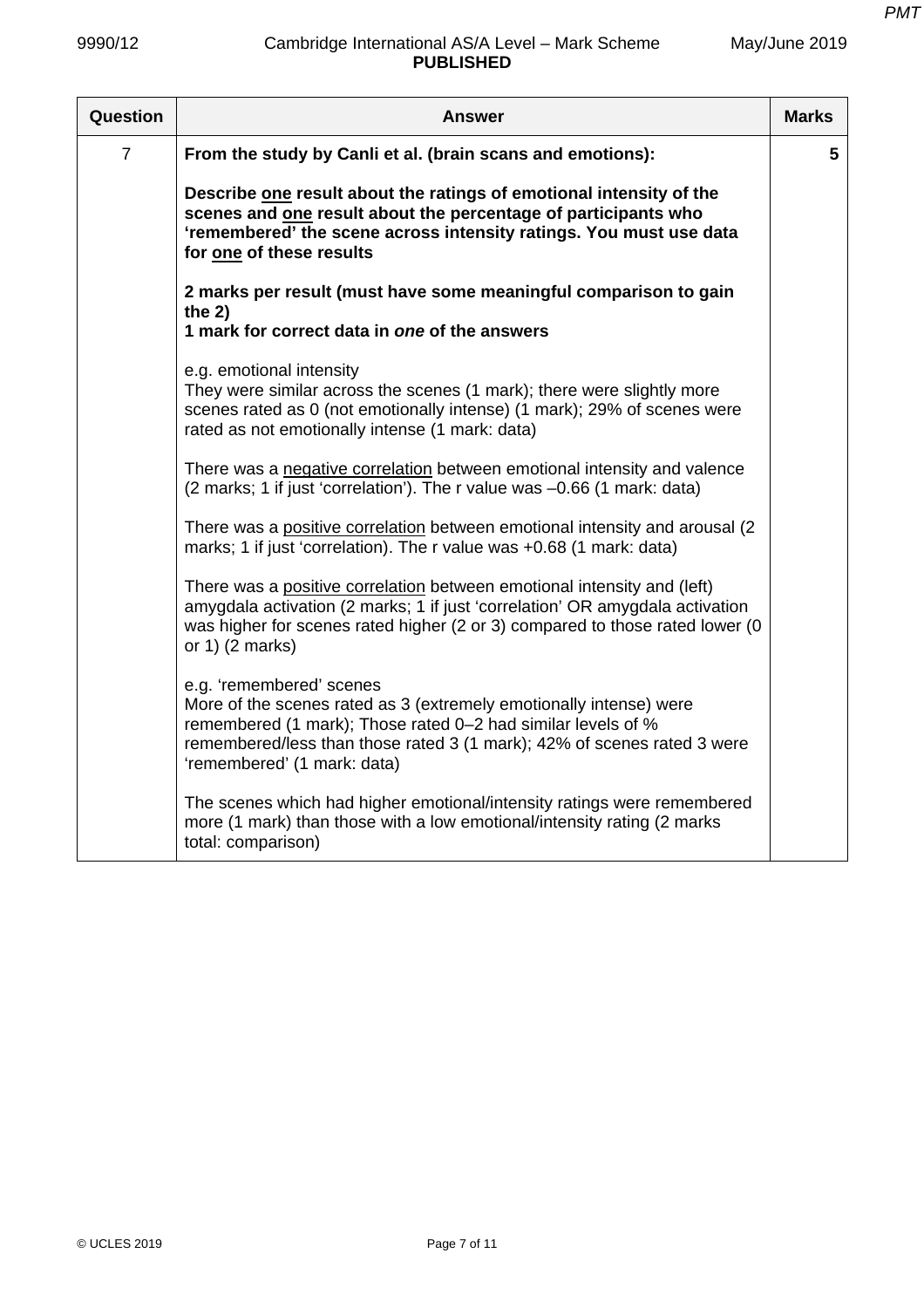| Question | <b>Answer</b>                                                                                                                                                                                                                                                                                                                                                                                                                                                                                                                                                                                                                                                            | <b>Marks</b> |
|----------|--------------------------------------------------------------------------------------------------------------------------------------------------------------------------------------------------------------------------------------------------------------------------------------------------------------------------------------------------------------------------------------------------------------------------------------------------------------------------------------------------------------------------------------------------------------------------------------------------------------------------------------------------------------------------|--------------|
| 8(a)     | Duncan has learned about the Pepperberg (parrot learning) study. He<br>believes that the results support the nurture side of the nature-nurture<br>debate.                                                                                                                                                                                                                                                                                                                                                                                                                                                                                                               | $\mathbf{2}$ |
|          | Outline what is meant by the 'nature-nurture debate'.                                                                                                                                                                                                                                                                                                                                                                                                                                                                                                                                                                                                                    |              |
|          | 1 mark for the nature side of argument<br>1 mark for the nurture side of argument                                                                                                                                                                                                                                                                                                                                                                                                                                                                                                                                                                                        |              |
|          | e.g.<br>The nature side of the debate is about what behaviours etc. we are born<br>with (1 mark) whereas the nurture side of the debate is about what we learn<br>in our lives (1 mark)                                                                                                                                                                                                                                                                                                                                                                                                                                                                                  |              |
| 8(b)     | Outline why you think Duncan is correct, using evidence in your<br>answer.                                                                                                                                                                                                                                                                                                                                                                                                                                                                                                                                                                                               | 4            |
|          | 1 mark per point made                                                                                                                                                                                                                                                                                                                                                                                                                                                                                                                                                                                                                                                    |              |
|          | e.g.<br>Alex was taught/trained how to use same/different so this was learnt;<br>Alex got rewarded for his efforts and got better at the skill of same/different<br>showing this was learnt;<br>He was taught to label colours and materials so this was learnt;<br>He learnt skills through operant conditioning/social learning/Model-Rival<br>Technique;<br>He could transfer his 'knowledge' to novel objects which could have only<br>happened if he had learnt labels;<br>These skills are not common among wild parrots;<br>This shows that Alex was not born with the ability to use labels/eq.<br>Alex had already learned some vocabulary in a previous study. |              |

| Question | <b>Answer</b>                                                                                                                                                                                                                                                                                                                                                                     | <b>Marks</b> |
|----------|-----------------------------------------------------------------------------------------------------------------------------------------------------------------------------------------------------------------------------------------------------------------------------------------------------------------------------------------------------------------------------------|--------------|
| 9(a)     | Describe two of the independent variables in the study by Piliavin et al.<br>(subway Samaritans).<br>1 mark for identifying an IV<br>1 mark for operationalising the IV                                                                                                                                                                                                           | 4            |
|          | e.g.<br>Type/responsibility/condition/behaviour of victim (1 mark); ill versus drunk (1<br>mark)<br>Race of victim/stooge (1 mark); black versus white (1 mark)<br>The size of the group of bystanders (1 mark); how many people were<br>present (1 mark)<br>Early or late model/The behaviour of the model (1 mark); (help) 70 seconds<br>or 150 seconds after collapse (1 mark) |              |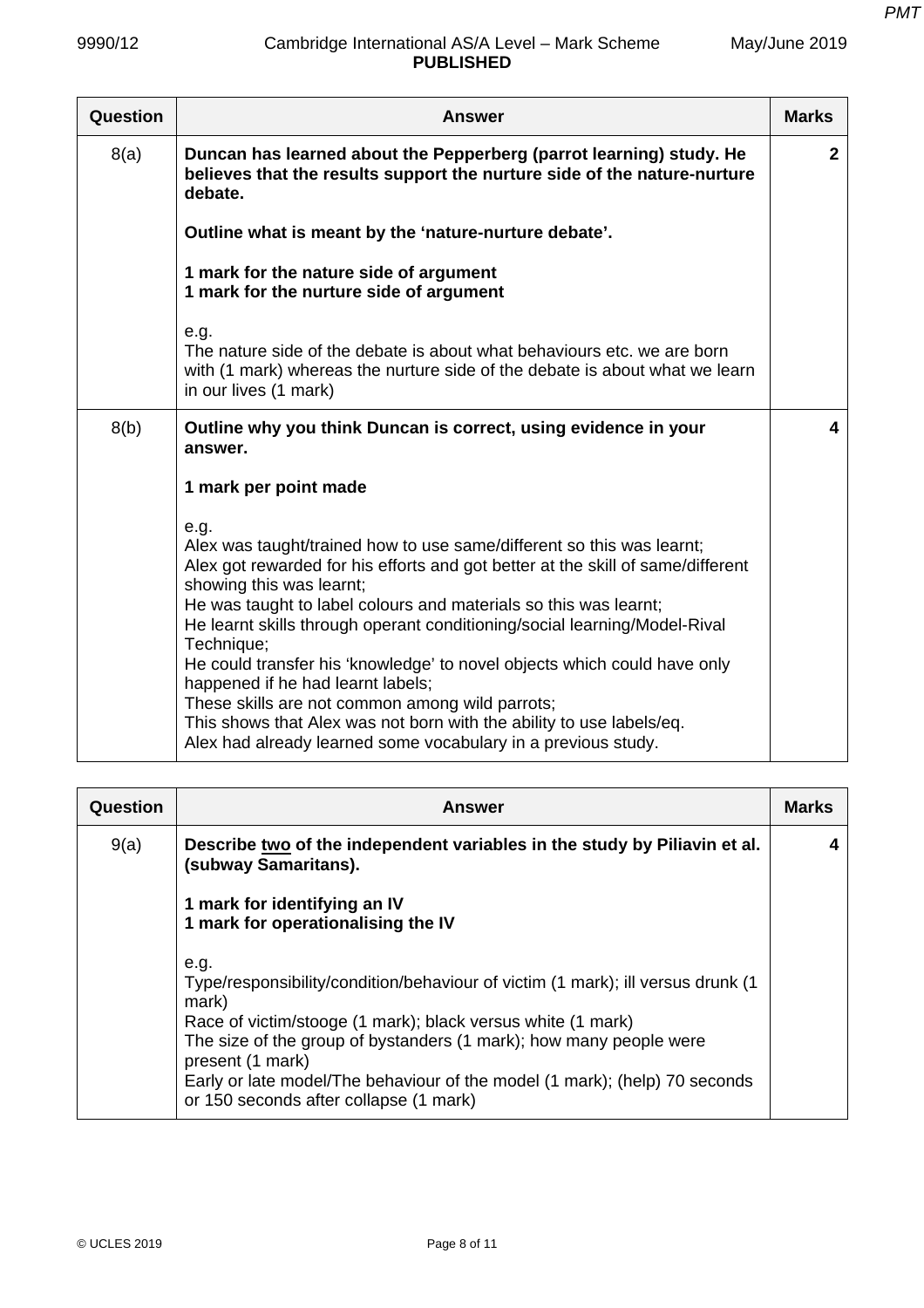| <b>Question</b> |                | Answer                                                                                                                                                                                                                                                                                                                                                          |              | <b>Marks</b> |
|-----------------|----------------|-----------------------------------------------------------------------------------------------------------------------------------------------------------------------------------------------------------------------------------------------------------------------------------------------------------------------------------------------------------------|--------------|--------------|
| 9(b)            | $\bullet$      | Explain whether each guideline below was broken in the study by<br>Piliavin et al. (subway Samaritans):<br>debriefing<br>deception<br>confidentiality<br>protection<br>Use the following Levels marking for each guideline separately                                                                                                                           |              | 8            |
|                 | <b>Level</b>   | <b>Descriptor</b>                                                                                                                                                                                                                                                                                                                                               | <b>Marks</b> |              |
|                 | $\overline{2}$ | The answer explicitly describes the ethical guideline<br>and the example is contextualised from the named<br>study<br><b>OR</b> The ethical guideline is <i>implicit</i> from the use of a<br>well argued example contextualised from the named<br>study                                                                                                        | $\mathbf{2}$ |              |
|                 | 1              | The answer explicitly describes the ethical guideline<br>without correct contextualisation/no contextualisation<br>OR The ethical guideline is <i>implicit</i> from the use of a<br>brief example contextualised from the named study<br>OR The ethical guideline is incorrectly described but<br>the contextualised example from the named study is<br>correct |              |              |
|                 | $\Omega$       | The description of the ethical guideline is incorrect<br>and/or the contextualised example is incorrect<br>OR no answer given                                                                                                                                                                                                                                   | 0            |              |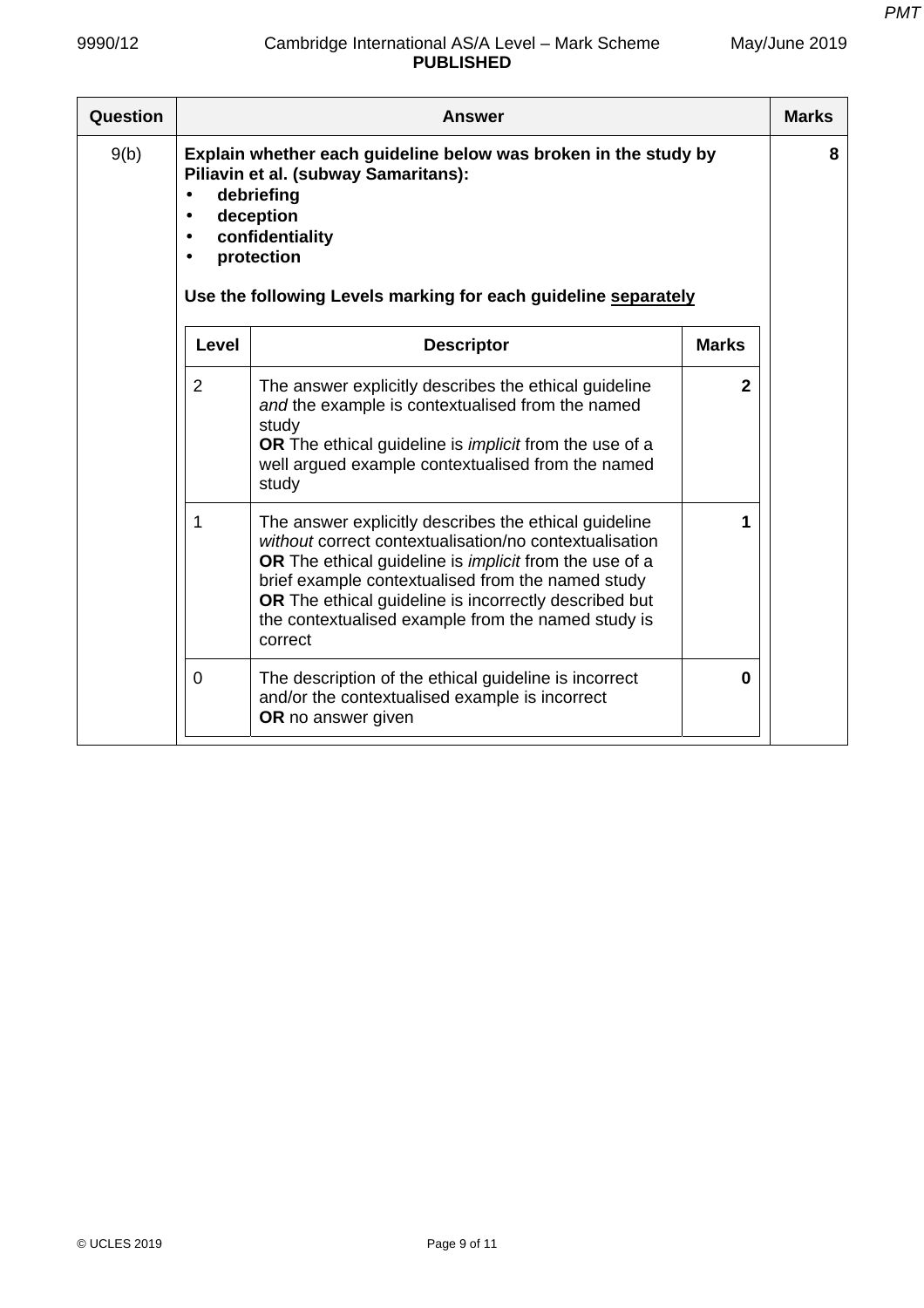| May/June 2019 |  |
|---------------|--|
|---------------|--|

| Question | <b>Answer</b>                                                                                                                                                                                                                                                                                                                                                                                         | <b>Marks</b> |
|----------|-------------------------------------------------------------------------------------------------------------------------------------------------------------------------------------------------------------------------------------------------------------------------------------------------------------------------------------------------------------------------------------------------------|--------------|
| 9(b)     | Debriefing<br>e.g. After a study has been completed, participants should be told about the<br>true aim of the study/what deception/occurred;<br>This guideline was broken people could easily leave the subway carriage at<br>the end of their trip and not be told about the study/participants were not<br>systematically stopped and told that it was in fact a study about bystander<br>behaviour |              |
|          | Deception<br>e.g. A participant should not be deceived without a strong justification/only if<br>revealing the deception would not cause discomfort;<br>This guideline was broken as the participants were unaware that the victim<br>was 'faking it'                                                                                                                                                 |              |
|          | Confidentiality<br>e.g. Any data should not be identifiable as a single participants'<br>responses/participants' data must not be named as theirs<br>The guideline was not broken as no individual data was published/all we<br>know is that there were people on a New York subway train                                                                                                             |              |
|          | Protection Note: can be answered for or against here - go with<br>intentions of the candidate<br>e.g. Participants should leave the study in the same psychological/physical<br>state as they entered/Participants should not be potentially harmed by the<br>procedure of a study                                                                                                                    |              |
|          | The guideline was broken as the participants had to witness a person<br>collapsing and then maybe not helping them out<br>The guideline was not broken as a participant could literally turn their back<br>on the incident and take no notice of it<br>Other people did help so most passengers may have felt guilty.                                                                                 |              |